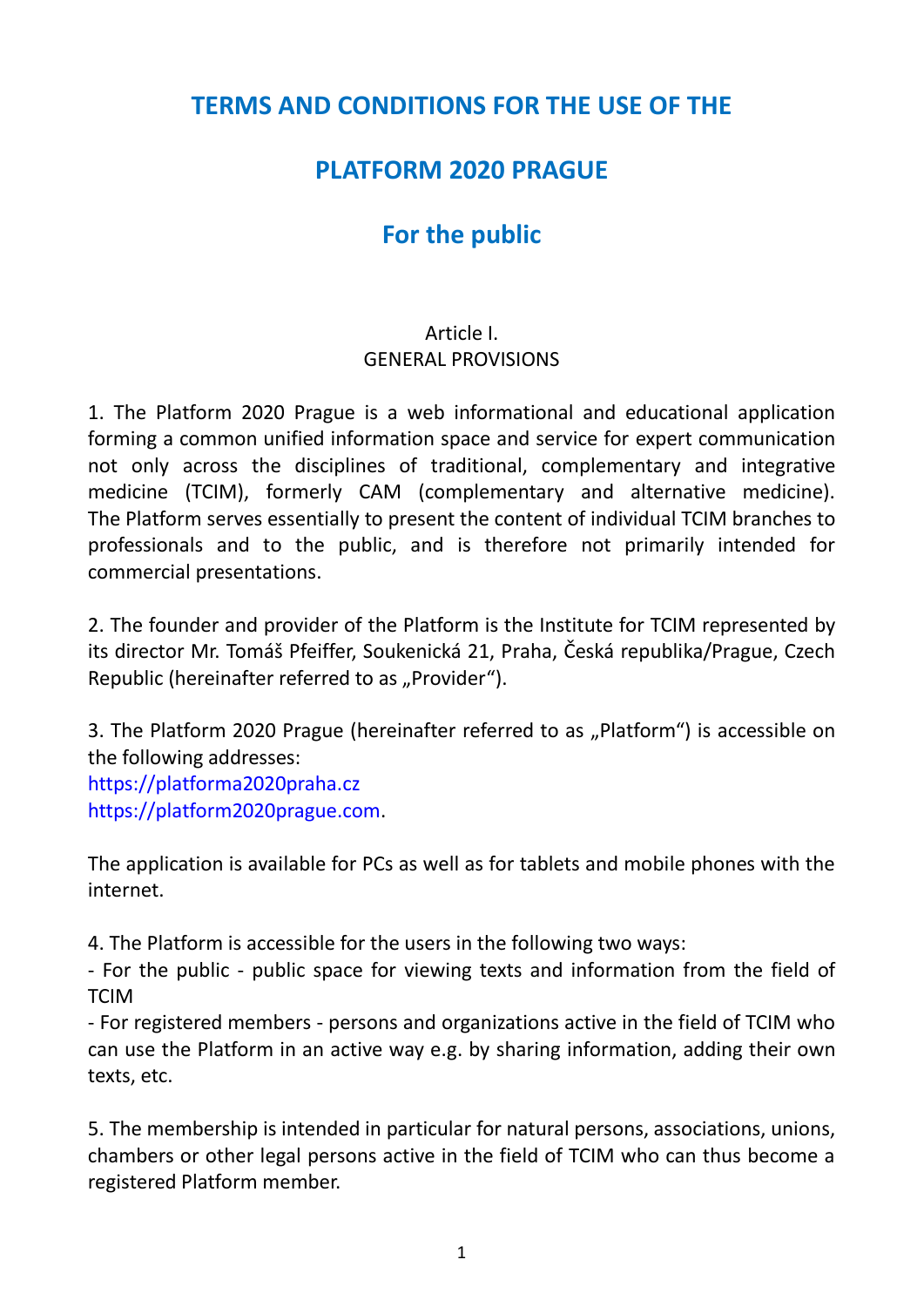6. The use of the Platform is free of charge for both, the public as well as registered members.

7. The principles of the protection of personal data in the Platform are listed in a separate document – *Privacy Policy –* https://platform2020prague.com/s/rulesentry-and-use-platform/

#### Article II. RESPONSIBILITY OF THE USER

1. The content added into the Platform is protected by Copyright and related moral rights, intellectual property rights, and it can be used only in accordance with the applicable legislation. For further publication and use surpassing the frame of personal use and legislative licences a prior written consent of the lawful right holder is necessary.

2. The user can call attention to an unlawful or inappropriate content either via the option in the application within a given post or by a message to the provider.

#### Article III. LIMITATION OF LIABILITY AND RIGHTS OF THE PROVIDER

1. The Platform does not support withdrawal from medical care or rejection of EBM medicine. TCIM does not substitute medical care. In case of health problems it is necessary that the patient preferentially proceeds in accordance with the recommendations of his/her doctor.

2. The provider is not responsible for the accuracy and completeness of the information added into the Platform. The Author of the contribution is legally and expertly responsible for the added content.

3. The provider of the Platform has no responsibility for any potential damages caused by malfunction or failure of the Platform.

4. The Platform uses the web application HumHub (www.humhub.org) in accordance with the licence GNU Affero General Public License v3. For its work the application HumHub uses the so called "cookies", auxiliary files stored in the internet browser (e.g. for saving the choice of language for communication).

5. The users can send their questions, requests or complaints regarding the conditions of the use of the Platform to the provider on the following address: